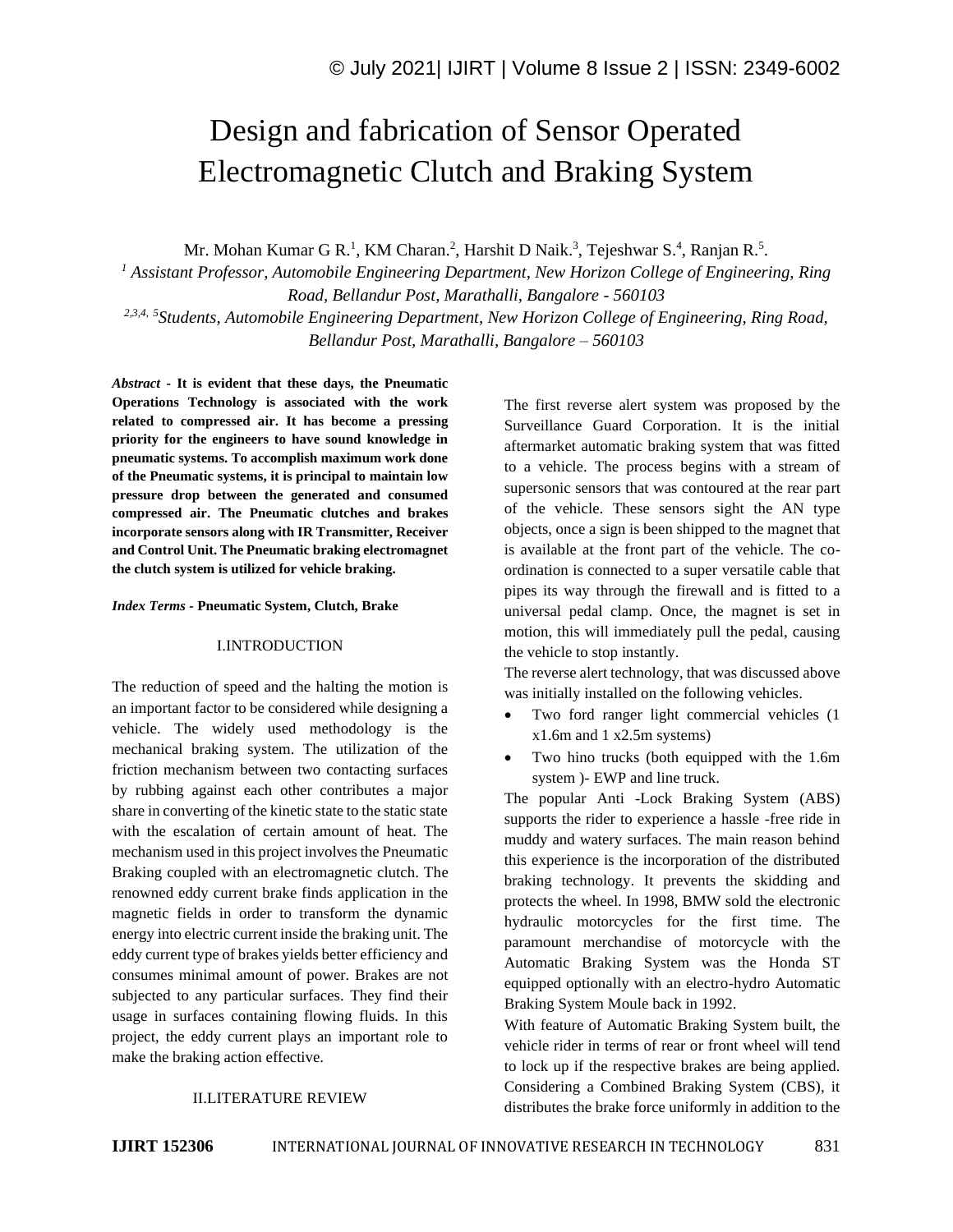non-braked wheel. This action helps to lower the likelihood of a lock-up, increases the speed and notch back the suspension pitch.

Volvo is all set to launch a new XC60 SUV, that can support optical braking, which can be capable of sensing a collision up to 50 mph and application of brakes mechanically.

## III.DESIGN AND CALCULATIONS

Components used:

- Wheel: 30cm radius
- Pneumatic Cylinder: Double Acting Type
- Disk: 26cm diameter
- Solenoid valve:

Size- 5/2" Pressure- 0 to 7kgf/cm2 Voltage: 12V A.C Frequency:50Hz

- 555 IC timer circuit.
- IR Sensor Unit
- Electromagnet
- Relay Frame
- DC gear box motor
- 12V Drive Motor
- Sprocket

Selection of Sprocket: Large sprocket  $= 4x$ Small sprocket  $= x$ Ratio of the sprocket  $= 1:4$ Speed of the sprocket  $N4 = 1.01 X 4$  $N4 = 4.04$  rps

Design of Shaft:

The shaft may be designed on the basis of strength  $\&$ rigidity

Shaft subjected to twisting moment or torque only

Where the shaft is subjected to poor twisting moment then

diameter of Shaft.

 $T/J = \tau/R$ 

 $T =$ Twisting moment or torque acting upon the shaft.  $J =$  Polar moment of inertia of cross- sectional area about

the access of rotation in mm4

 $\tau$  = Torsion shear stress NI mm2 or KNI mm2

 $R =$  Distance from neutral axis to the outer most layer mm or M

For solid shaft required torque is, T =  $\prod$  /16 τ d3  $D =$  diameter of the shaft for hollow shaft T =  $\prod$  /16 τ (d4 0 - d4 I)/ d0  $D0 =$  outer diameter Di= Inner diameter

Shaft Subjected to Bending Moment: Maximum stress is given in bending equation  $M/I = fb$ / Y  $M =$ Bending moment in N-M or N-mm  $T =$  Moment of inertia of cross -sectional area about its axis of rotation in mm f  $b$  = Bending stress in N/mm2 or KN/mm2  $Y = Distance from neutral axis to the outer most layer$ 

For solid shaft  $(M) = \prod / 32$  x fb x d3  $d =$  diameter of the shaft For hollow shaft (M) =  $\prod$  / 32 x fb x (1-k4) x Do = outer diameter  $K =$  ratio of diameter = d1/d0

The following two theories are important from the subject point of view.

• Maximum shear stress theory:  $\tau$  (max) = 1/2 (f h 2+4fs 2).5 T0 =  $(M2+T2=$   $\prod$  /16x τ d3).5 • Maximum normal stress theory:  $Me=1/2(M + VM2+T2)$  $Me = n/32x$ fbxd $3$ Shaft subjected to axial load in addition to combined to torsion and bending loads:  $Me = \frac{1}{32} x$  fb x (l-k4) x do3

Design of Shafts on The Basis of Rigidity:

• Torsional Rigidity:

The torsional deflection may be obtained by using the  $T/J = G9/L$ .

 $\varnothing$  = TL/JG

 $\emptyset$  = Torsional deflection or angle of twist in radians

 $T =$  twisting moment or torque on the shaft

 $J =$  polar moment of inertia of the cross- sectional area

**IJIRT 152306** INTERNATIONAL JOURNAL OF INNOVATIVE RESEARCH IN TECHNOLOGY 832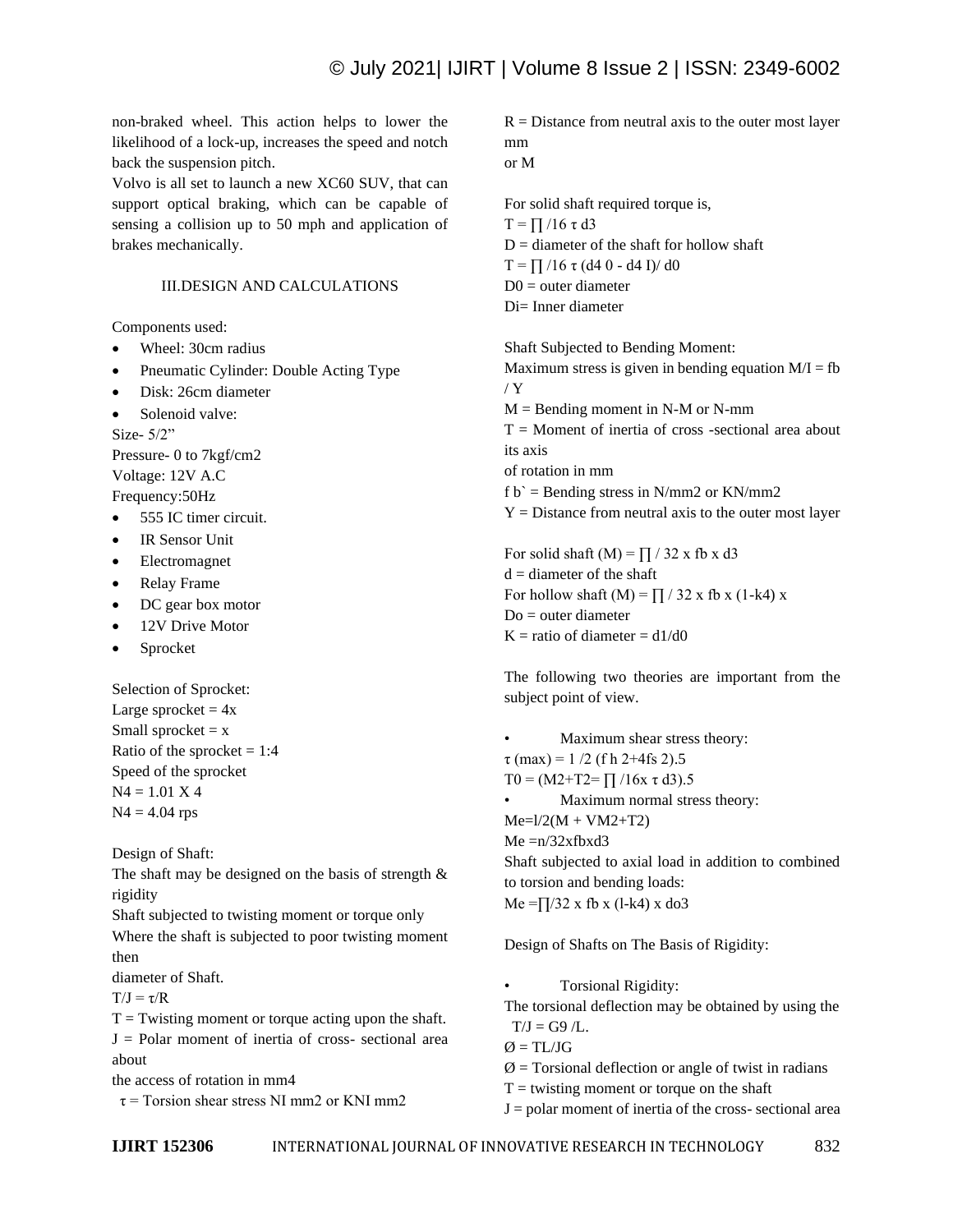about the Axis of rotation.  $= \prod / 32d4$  for solid shaft.  $=$   $\prod$  /32(d40 -d4) for hollow shaft.  $G =$  Modulus of rigidity for the shaft material.

Lateral Rigidity:  $d2y/dx2=M/EI$ .

# IV.ANALYSIS

## Design model of the system



Fig 1. Design Model







Fig.3 Structure of the Project



Fig.4 Fabricated Model

# V.CONCLUSION

The Electromagnetic brakes are widely utilized as a subsidiary retardation equipment besides the regular friction of the brakes. This extraordinary braking system assists in effective braking and drastically reducing the accidents rate. Moreover, the electromagnetic brakes intercept the danger that make an appearance from the continual usage of brake beyond their capability to dissipate heat. These brakes can be incorporated in wet weather conditions to eliminate the circumstances like skidding.

## REFERENCES

- [1] Arun Kumar N., Srinivasan V., Krishna Kumar P., Analysing the strength of unidirectional fibre orientations under transverse static load, International Journal of Applied Engineering Research, v-9, i-22, pp-7749-7754,2014.
- [2] Srinivasan V., Analysis of static and dynamic load on hydrostatic bearing with variable viscosity and pressure, Indian Journal of Science and Technology, v-6, i-SUPPL.6, pp-4777-4782, 2013.
- [3] Srinivasan V., Optimizing air traffic conflict and congestion using genetic algorithm, Middle - East Journal of Scientific Research, v-20, i-4, pp-456- 461, 2014.
- [4] Praveen R., Achudhan M., Optimization of jute composite as a noise retardant material, International Journal of Applied Engineering Research, v-9, i-22, pp-7627-7632, 2014.
- [5] Raja Kumar G., Achudhan M., Srinivasa Rao G., Studies on corrosion behaviour of borated